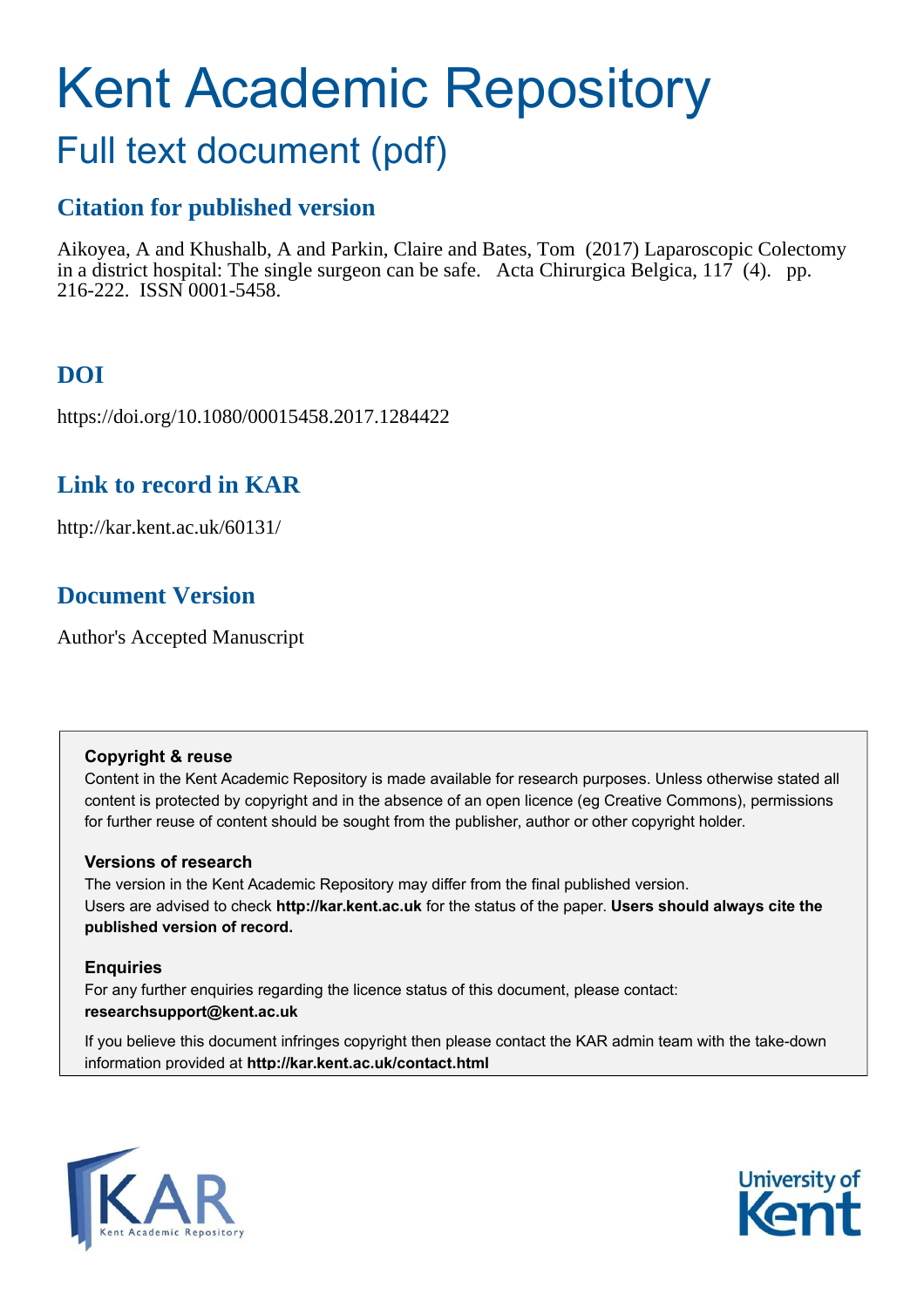Aikoyea, A and Khushalb, A and Parkin, Claire and Bates, T (2017) Laparoscopic Colectomy in a district hospital: The single surgeon can be safe. Acta Chirurgica Belgica, . ISSN 0001-5458. Link: <https://doi.org/10.1080/00015458.2017.1284422>

## LAPAROSCOPIC COLECTOMY IN A DISTRICT HOSPITAL; THE SINGLE SURGEON CAN BE SAFE

Authors: Aikoye AA<sup>1</sup>, Khushal A<sup>2</sup>, Parkin C<sup>3</sup>, Bates  $T^3$ 

- Affiliations: 1. Department of Surgery, William Harvey Hospital, East Kent Hospitals NHS Trust, Kennington Road, Ashford, Kent TN24 0LZ.
	- 2. Department of Surgery, Kent and Canterbury Hospital, East Kent Hospitals NHS Trust, Canterbury, Kent CT1 3NG, UK.
	- 3. Centre for Professional Practice, University of Kent, Medway Building, Chatham Maritime, Kent ME4 4AG, UK

Corresponding author: Mr Alexander Aikoye

 Department of Surgery, William Harvey Hospital, East Kent Hospitals NHS Foundation Trust, Kennington Road, Ashford, Kent TN24 0LZ, UK E-mail: [alexander.aikoye@nhs.net](mailto:alexander.aikoye@nhs.net)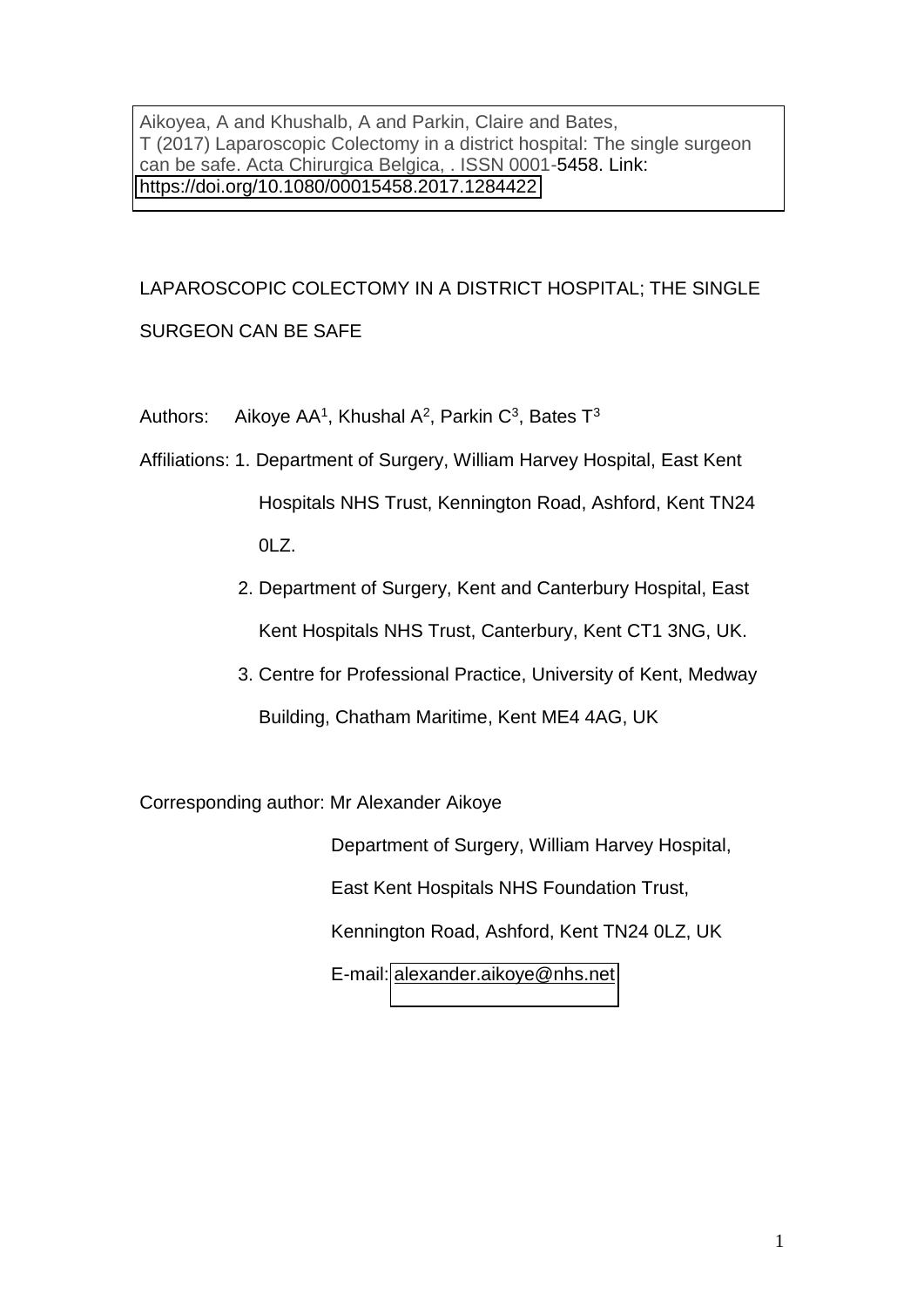#### ABSTRACT

#### Background:

Several outcome measures have been identified for colorectal surgery and published in the literature. This study sought to compare outcomes of high volume laparoscopic colectomy by a single surgeon in a district hospital with outcomes from tertiary referral centres.

#### Methods:

This was a retrospective review of elective laparoscopic colectomy by a single laparoscopic general surgeon in a district hospital over a 51 month period using a prospectively maintained database.

The key outcome measures studied were length of hospital stay, conversion to open, anastomotic leak, wound infection, re-admission and 30 day mortality.

#### Results:

187 elective laparoscopic colectomies were performed at the Kent and Canterbury Hospital between July 2008 and October 2012.

The median patient age was 69 years (range 22-90 years). Median length of hospital stay was 4 days (range 1 – 48 days). Anastomotic leak occurred in 4 (2.1%) patients. 7 (3.7%) patients underwent conversion to open surgery. Readmission occurred in 4 (2.1%) patients for small bowel obstruction (1), wound infection (1), anastomotic leak (1) and colo-vaginal fistula (1). There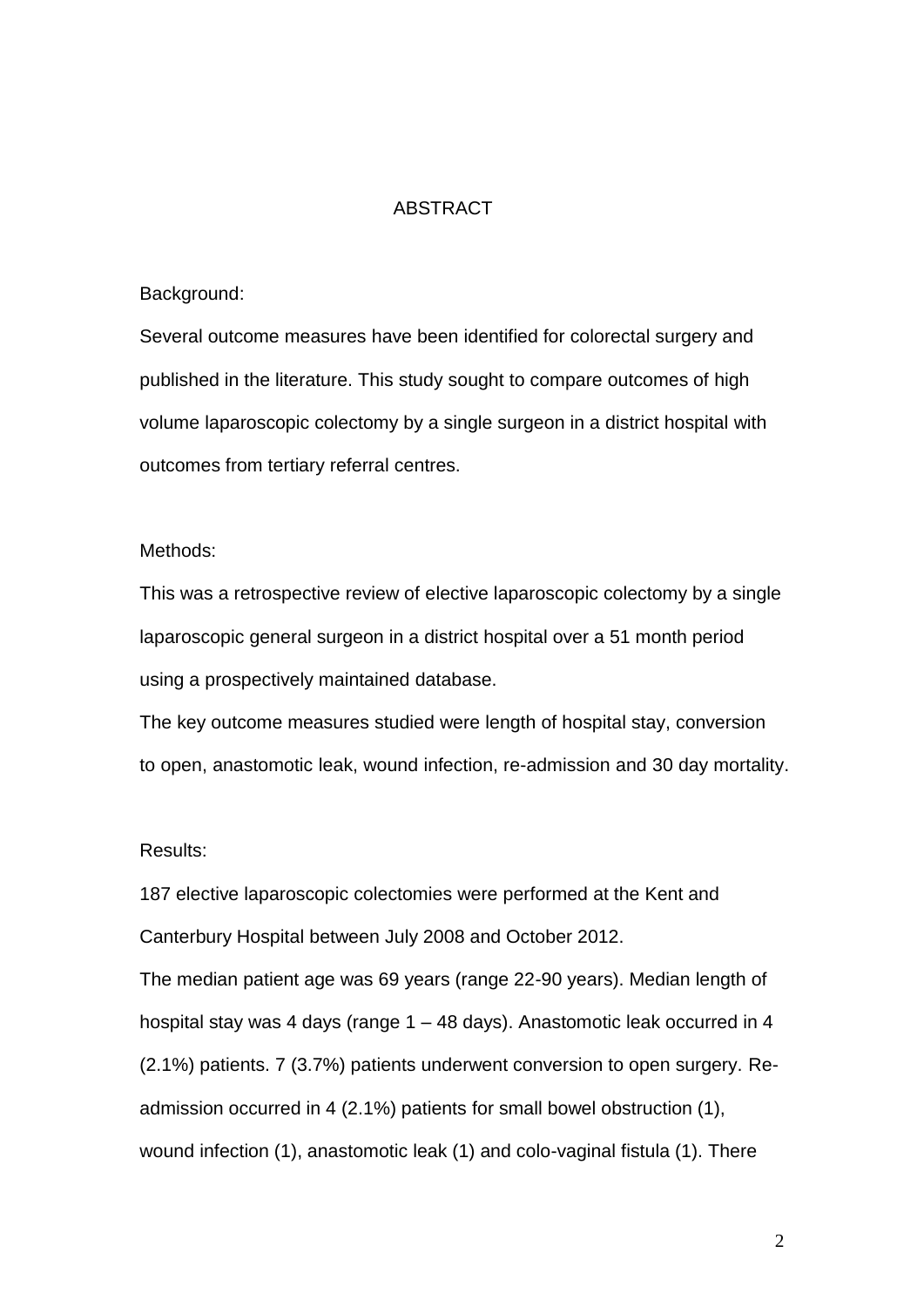was one postoperative death from severe chest infection (0.5%). These results are similar to those published by tertiary referral centres.

#### Conclusion:

This study of outcomes at a district hospital shows that the outcome reported from laparoscopic colorectal surgery in tertiary referral centres is reproducible at the district hospital level by a single surgeon with a high operative volume.

Key Words: Laparoscopic colectomy, surgeon volume, district hospital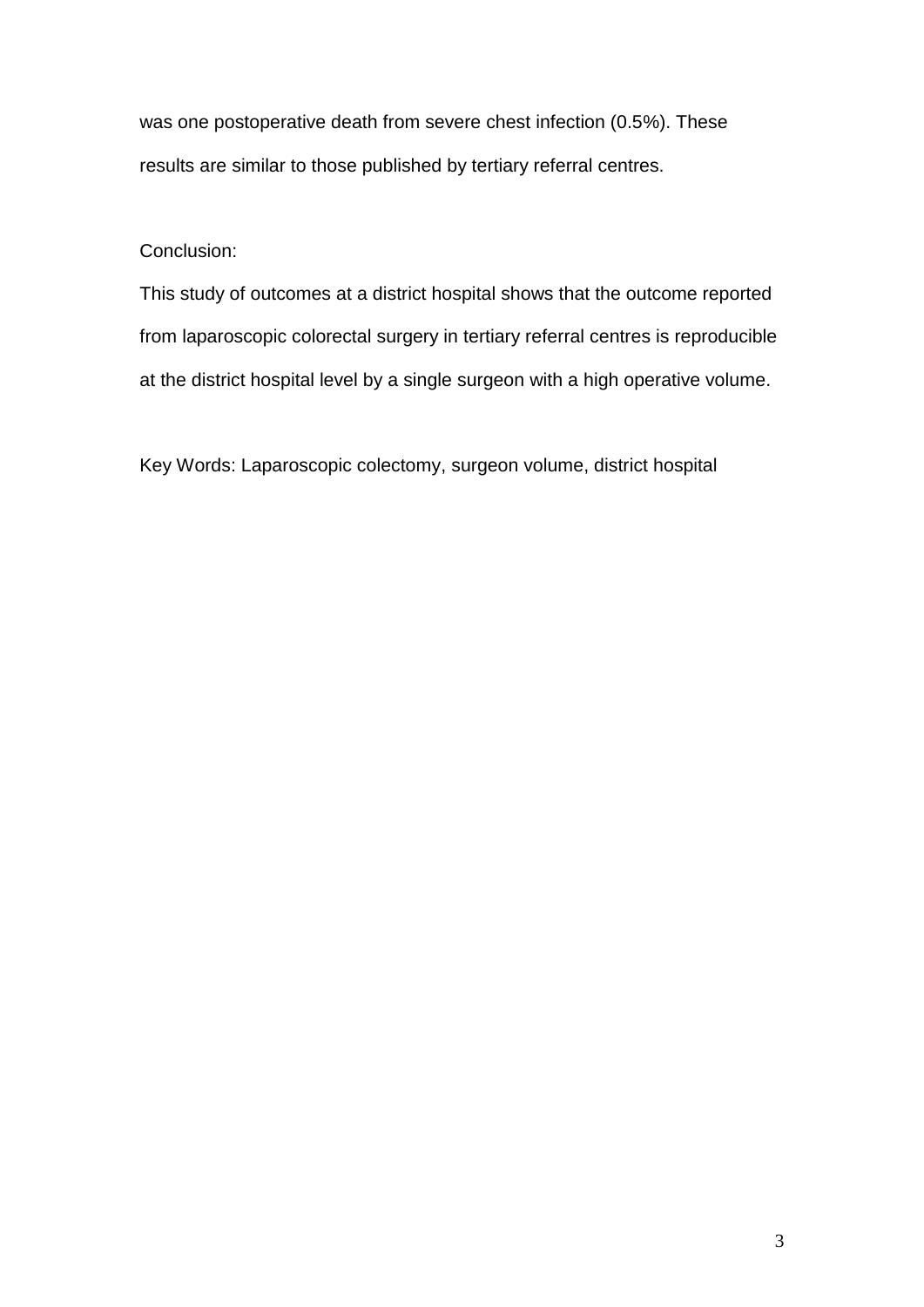#### INTRODUCTION

The benefits of laparoscopic colectomy have been demonstrated in a number of outcome areas by several large studies<sup> $1,2,3$ </sup>. Most landmark trials come from high volume tertiary centres. The outcomes from District hospitals are generally considered to be less satisfactory than that from tertiary centres on account of the low hospital volume.

The apparent disparity in outcome between large volume centres and the smaller district hospital centres for specialist colorectal cancer services<sup>4</sup> is widely accepted. However, Hogan et al have pointed out the need for convincing evidence before pursuing the agenda of centralisation of colorectal specialist services<sup>5</sup>.

District hospitals are generally smaller, have fewer specialists and are less well equipped than tertiary referral higher volume centres.

In the UK, there is an increasing trend towards centralisation of specialist services resulting in laparoscopic colectomy for cancer being concentrated in tertiary referral centres.

This trend towards centralisation has resulted in the recent removal of laparoscopic colorectal cancer operations from the study hospital, the Kent and Canterbury Hospital (K&C), to the larger surgical hospitals in the same Trust, Queen Elizabeth the Queen Mother Hospital Margate (QEQM) and William Harvey Hospital (WHH) Ashford. This situation has been driven primarily by the occurrence of a single solitary laparoscopic colorectal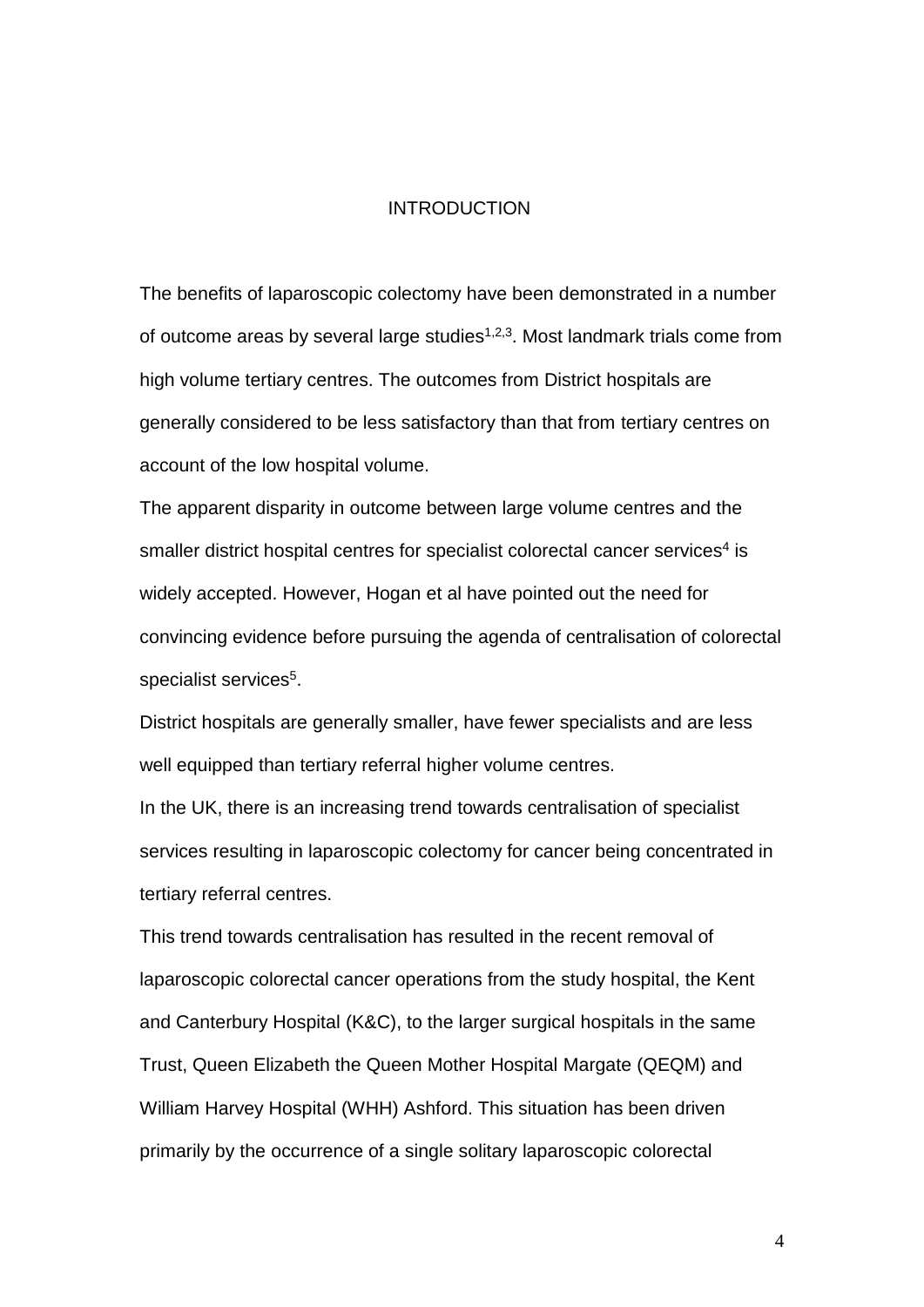surgeon at the K&C Hospital. All complex and cancer patients were considered at multidisciplinary review with colleagues at the QEQM hospital. Re-admissions were made to K&C Hospital but in the absence of the single surgeon the colorectal surgeons at the sister hospitals cared for these patients. The single surgeon in question now carries out laparoscopic colectomy for cancer at the QEQM Hospital with his results largely unchanged. Since the first segmental colectomy of the early 90's laparoscopic colectomy has continued to see increasing proficiency and uptake in England and worldwide. The first recorded laparoscopic segmental colectomy was laparoscopic assisted right hemicolectomy undertaken by Moises Jacob in Miami, Florida (June, 1990)<sup>6</sup>. This was closely followed by a laparoscopic sigmoid colectomy undertaken in the same year by Denis Fowler<sup>7</sup>. Early during the introduction of laparoscopic colon resection, the benefits of laparoscopic colectomy over standard open colectomy were in question. The key issues raised for laparoscopic colectomy were in the areas of cost, duration of surgery, the learning curve of conversion to open surgery, morbidity<sup>8</sup> and oncological safety<sup>9</sup>.

Several authors have compared the two approaches to colectomy with respect to these important areas of concern. Many studies reveal comparable or superior advantage to laparoscopic colectomy over open colectomy e.g. with respect to cancer recurrence<sup>1</sup>, analgesic requirement<sup>1</sup>, length of hospital stay<sup>2</sup>, disease control/ survival<sup>10</sup> and blood loss<sup>11,12</sup>.

In a study of short term end points to predict long term outcomes in patients with colorectal cancer, the UK Medical Research Council CLASICC trial (conventional vs. laparoscopic assisted surgery in colorectal cancer) found no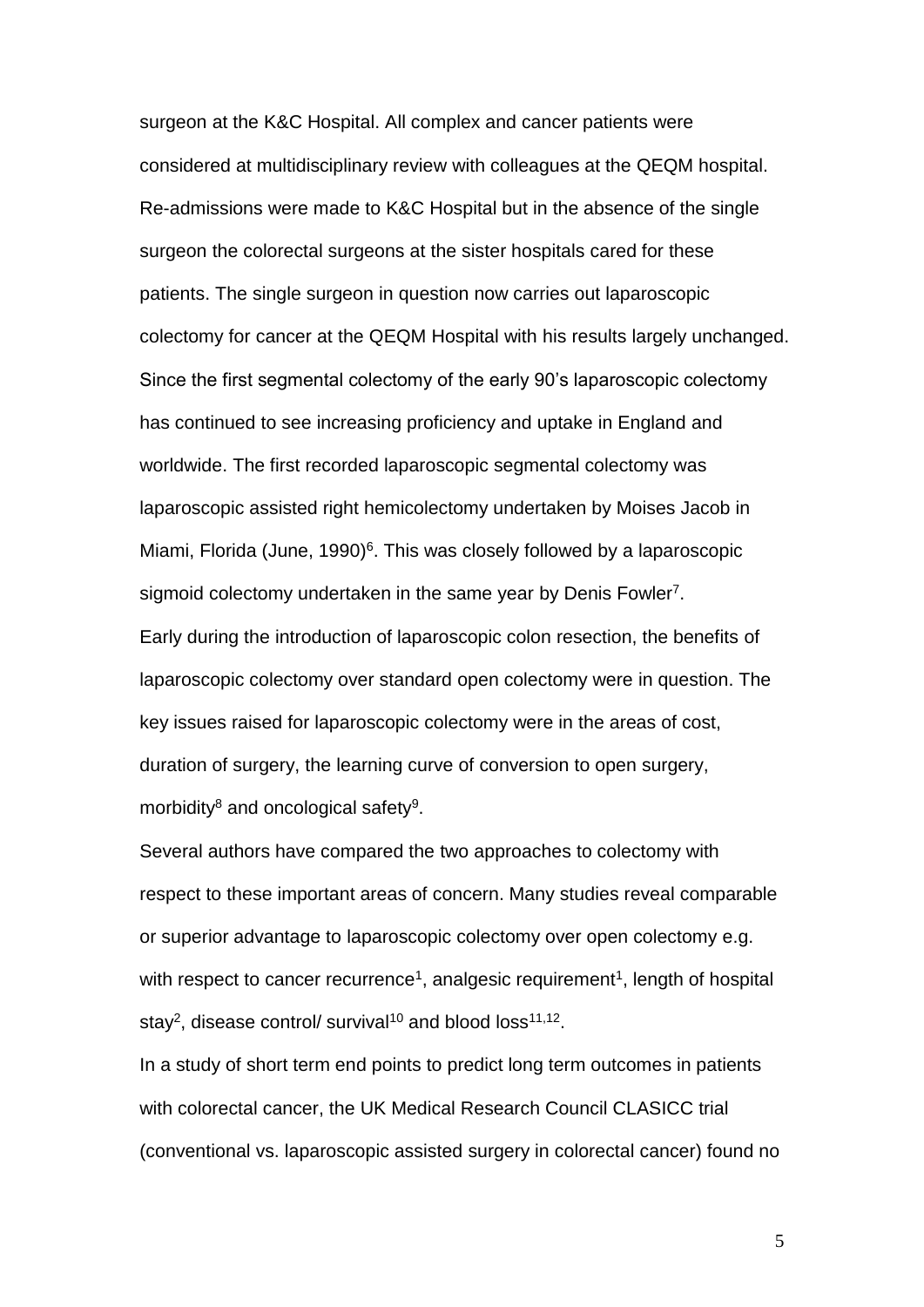difference in the rate of positive resection margins as well as in-hospital mortality rates between these two groups<sup>13</sup>.

Lower costs have been demonstrated with laparoscopic colectomy. This is thought to be due to shorter length of stay, lower complications rates and mortality<sup>14</sup>.

Community/ District hospitals may have poorer outcomes by reason of their lower hospital volume, smaller critical mass of experts and reduced intensive care unit support. However, such hospitals may have a low hospital volume but could yet have high surgeon volumes if they possess few specialist surgeons. Could it be that surgeon volume is a better predictor of outcome than hospital volume?<sup>15</sup>. This is an important question considering that centralisation of services is often tied to specialisation and hospital volume. Different figures have been used to define the surgeon number of colorectal resections per year that should be designated high volume and what numbers constitute low volume. Drolet et al<sup>16</sup> defined low and high surgeon volumes as <5 and >9 colectomies per year respectively. Borowski et al, on the other hand, defined low and high surgeon volumes by <26 and >40 colectomies per year respectively<sup>17</sup>.

A handful of studies have specifically looked at laparoscopic colectomy in the district/ community hospital. Tang et al found no anastomotic leak or mortality over a 3-year period with a surgeon volume of over 20 colectomies per year<sup>18</sup>. Although the impact of surgeon volume on outcome for colorectal cancer surgery has been demonstrated in the literature<sup>19</sup> more emphasis has been placed on hospital volume-outcome relationship than on surgeon volume.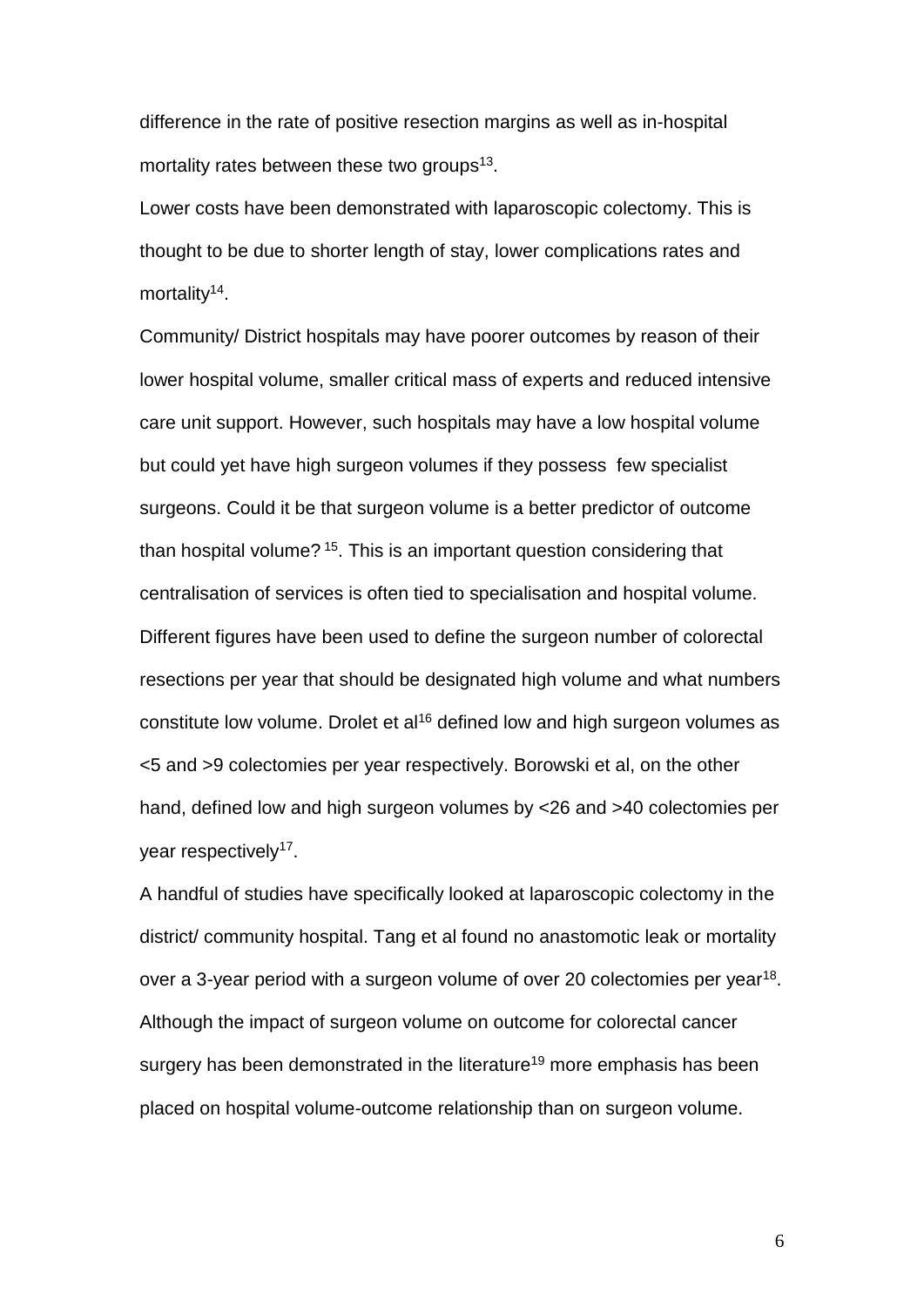There is some evidence in literature that higher surgeon volume can result in lower stoma rate<sup>20,21</sup> and better disease free and overall survival following colon cancer surgery<sup>21</sup>.

#### **METHODS**

This study was a retrospective study of laparoscopic colorectal resections undertaken at the Kent and Canterbury Hospital from July 2008 to October 2012, a 51-month period.

Ethical approval for this study was obtained from the K&C audit and research unit, NRES (National Research Ethics Service) and the University of Kent Research & Ethics Committee.

The results of all elective laparoscopic colectomies were studied. All colorectal laparoscopic surgical procedures at this district hospital were undertaken by a single laparoscopic general surgeon.

There were only 3 emergency laparoscopic colorectal resections which were excluded from the study. These were subtotal colectomy operations for ulcerative colitis. All were uncomplicated.

The surgeon followed a standard approach to colectomy. The technique began with division of the vascular pedicle before dissection, mobilisation and resection of the colon.

The laparoscopic colectomy operations included right hemicolectomy, left hemicolectomy, sigmoid colectomy, anterior resection, subtotal/ total colectomy and abdomino-perineal excision of rectum. The follow up period varied from 2 months to 5 years.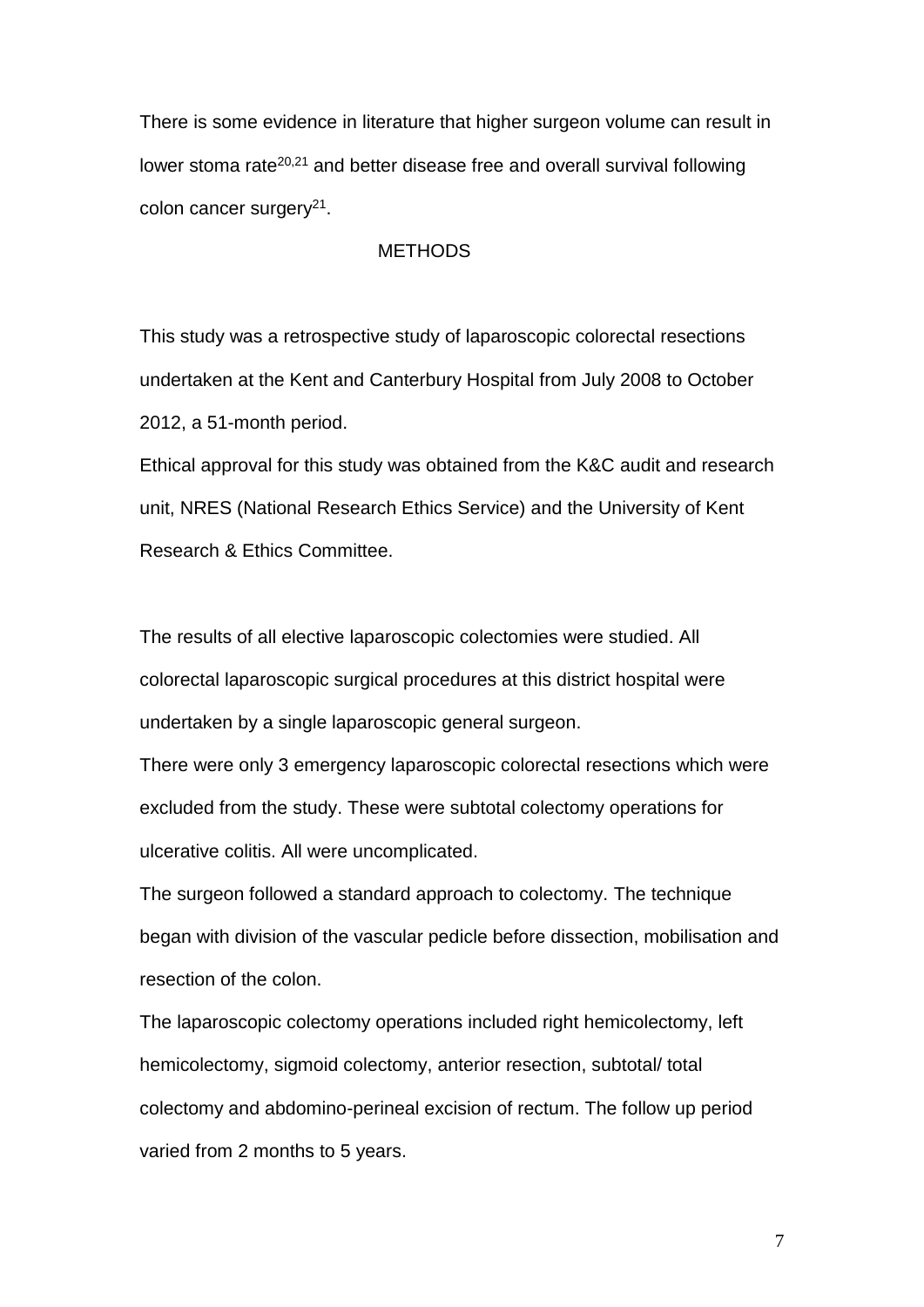Long term oncologic outcome was assessed for the cancer laparoscopic resections (excluding those who had distant metastases or locally advanced disease at time of initial surgery) by analysis of Disease Free Survival and Disease Specific Survival. Each patient had an initial outpatient review at 6 weeks after surgery and subsequently at 6 monthly intervals up to 5 years post-surgery. This follow up regime was altered where complications or recurrences were encountered.

The data for the above participants were obtained from a robust prospectively maintained database. Other sources of data included the Trust electronic patient record, patient data centre, correspondences & electronic discharge notifications as well as the theatre management system (theatreman). The data were entered into an Excel spread sheet. Data analysis and Kaplan-Meier plots of recurrence and survival were carried out with SPSS (version 24).

The key outcome measures studied were length of hospital stay, conversion to open, anastomotic leak, wound infection, re-admission and 30-day mortality. The results from this study were compared with studies from high volume tertiary centres in the literature.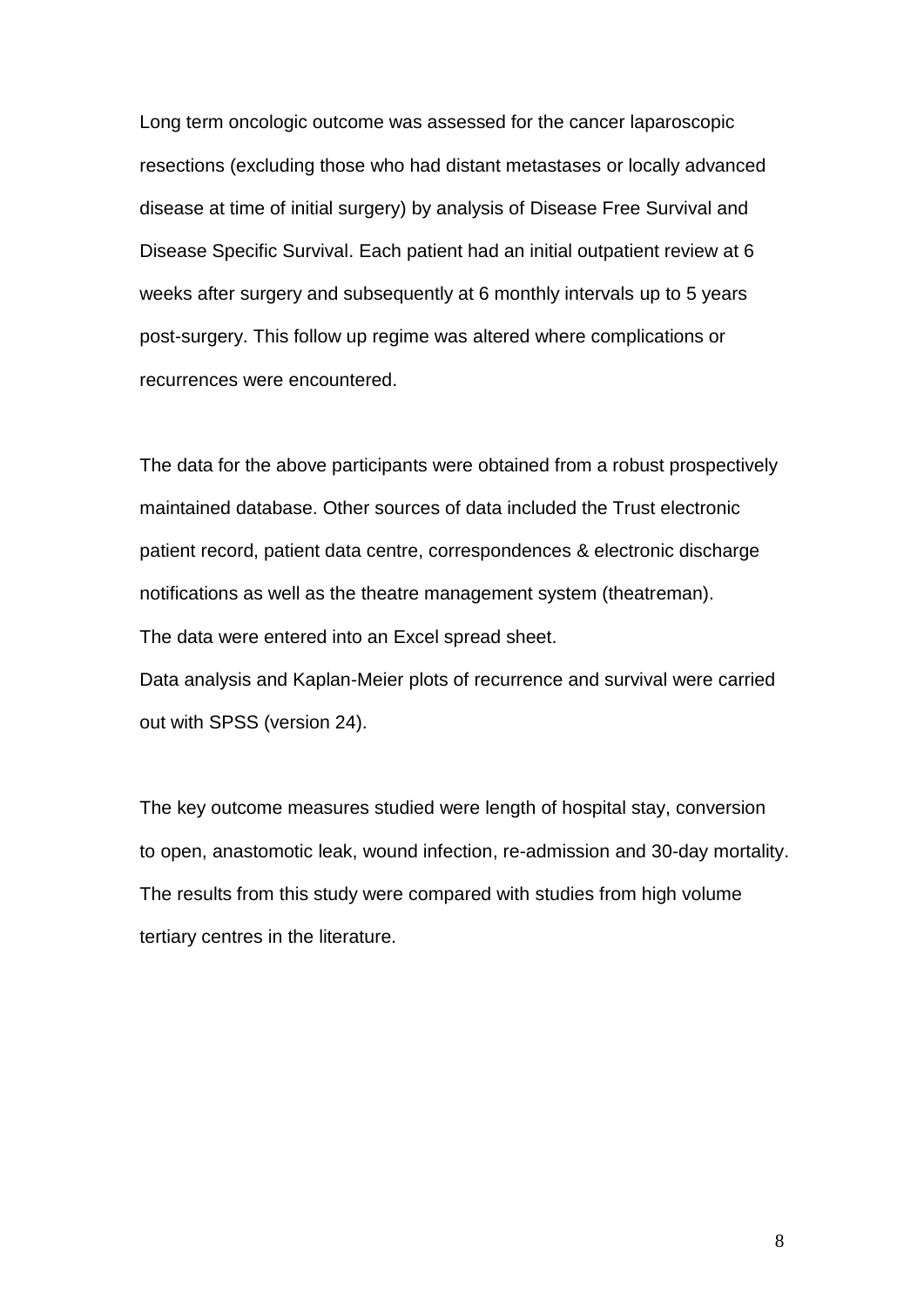#### RESULTS AND ANALYSIS

A total of 209 elective colectomies were undertaken by a single surgeon at the K&C Hospital. 187 of the colectomies were undertaken laparoscopically while the remaining 22 cases were open colectomies. The operating surgeon's caseload for laparoscopic colectomy was 44 operations per year. The median age of the laparoscopic patients group was 69 years (range 22 to 90) and there were 105 male and 82 female patients. In the preoperative assessment of fitness, 135 (72%) patients were ASA grade 1/2 and 52 (28%) were ASA grade 3. There was no elective laparoscopic colectomy patient with ASA grade 4.

In this study, the indications for colorectal resection surgery include colorectal cancer (136, 65.1%), colorectal polyps (31, 14.8%), Ulcerative colitis (19, 9.1%), diverticular disease (12, 5.7%) and Crohn's disease (11, 5.3%).

Analysis of the laparoscopic operations showed that 67 (35.8%) were for right hemicolectomy, 6 (3.2%) left hemicolectomy, 18 (9.7 %) total colectomy, 30 (16.0 %) sigmoid colectomy, 49 (26.2%) anterior resection, 8 (4.3%) abdominoperineal resection and 9 (4.8%) for Hartmann's operation.

The analysis of overall outcomes for laparoscopic colorectal resection showed the following. The length of postoperative hospital stay ranged from 1 to 48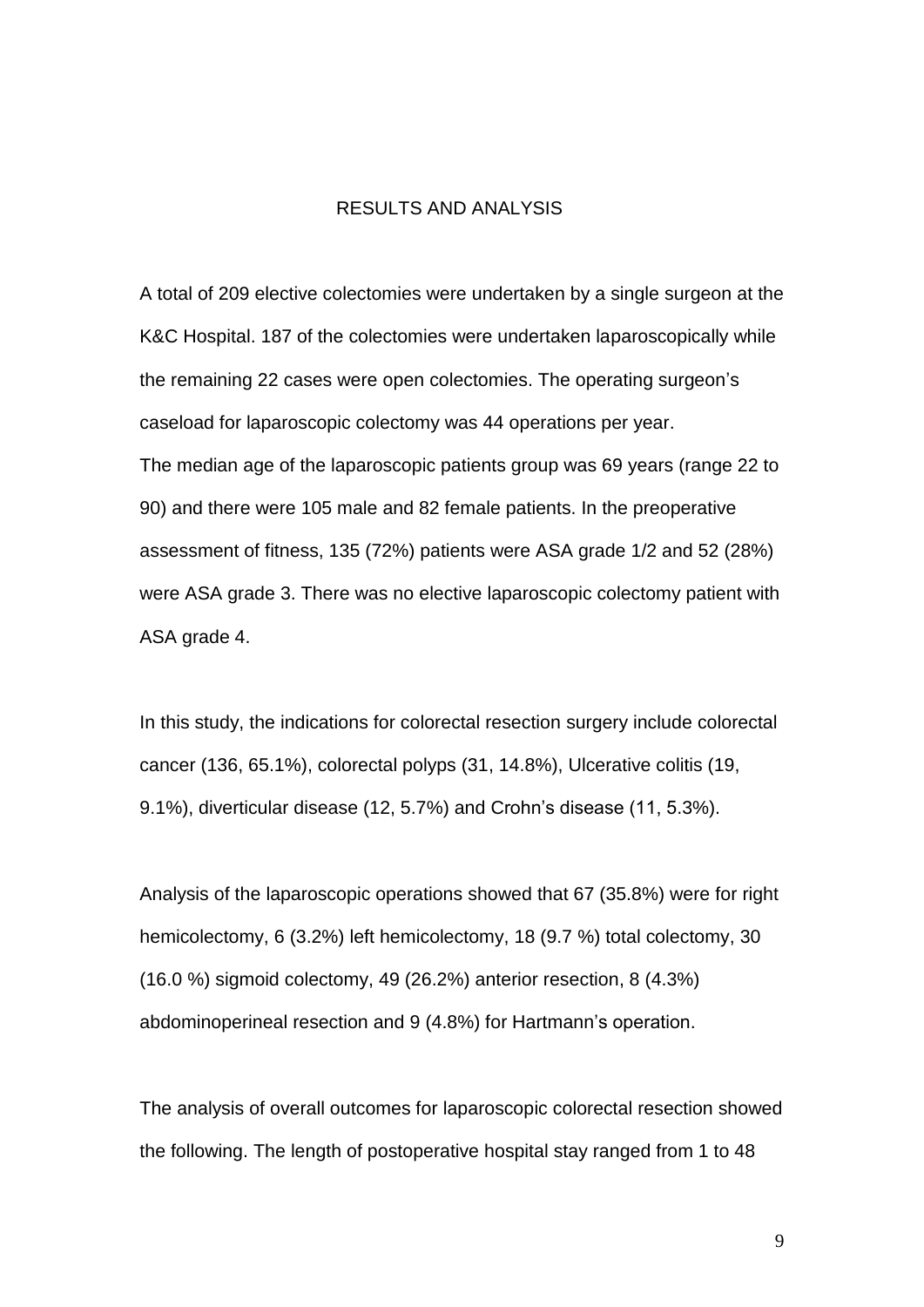days (median of 4 days). 150 (80.2%) were uneventful. Three patients (1.6%) had transient ileus while adhesive bowel obstruction requiring laparotomy occurred in 6 (3.2%) patients. Anastomotic leak occurred in 4 (2.1%) patients, one of whom was successfully managed conservatively but 3 required diversion proximal stoma. Seven (3.7%) patients underwent conversion to open surgery for reasons varying from bleeding to tumour perforation. Reoperation by open laparotomy was required in 4 (2.1%) additional patients, 2 for mesenteric bleeding and 2 for intra-abdominal sepsis . There was one laparoscopic reoperation. Re-admission rate of 4 (2.1%) was recorded for small bowel obstruction (1), wound infection (1), anastomotic leak (1) and colo-vaginal fistula (1). Wound infection occurred in 2 (1.1%) patients, one of which was complicated by superficial wound dehiscence. Early local tumour recurrence occurred in 2 (1.7%) of the cancer patients at a median follow up of 12 months. A metachronous cancer was recorded in 1 (0.8%) of the cancer patients. Other complications in this laparoscopic surgery group include; chest infection (1, 0.5%), acute coronary syndrome (1, 0.5%) and parastomal hernia (1, 0.5%). There was one postoperative mortality (0.5%) from severe chest infection.

A subgroup analysis of the cancer laparoscopic resections was undertaken to show time to cancer recurrence and cancer specific survival over a 5-year period. Analysis was undertaken for 122 out of the total of 129 patients (7 patients were excluded as they had evidence of locally advanced or distant metastases at time of initial surgery). The above findings are presented as Kaplan Meier plots. Figure 1 shows the disease free survival (71.3%) and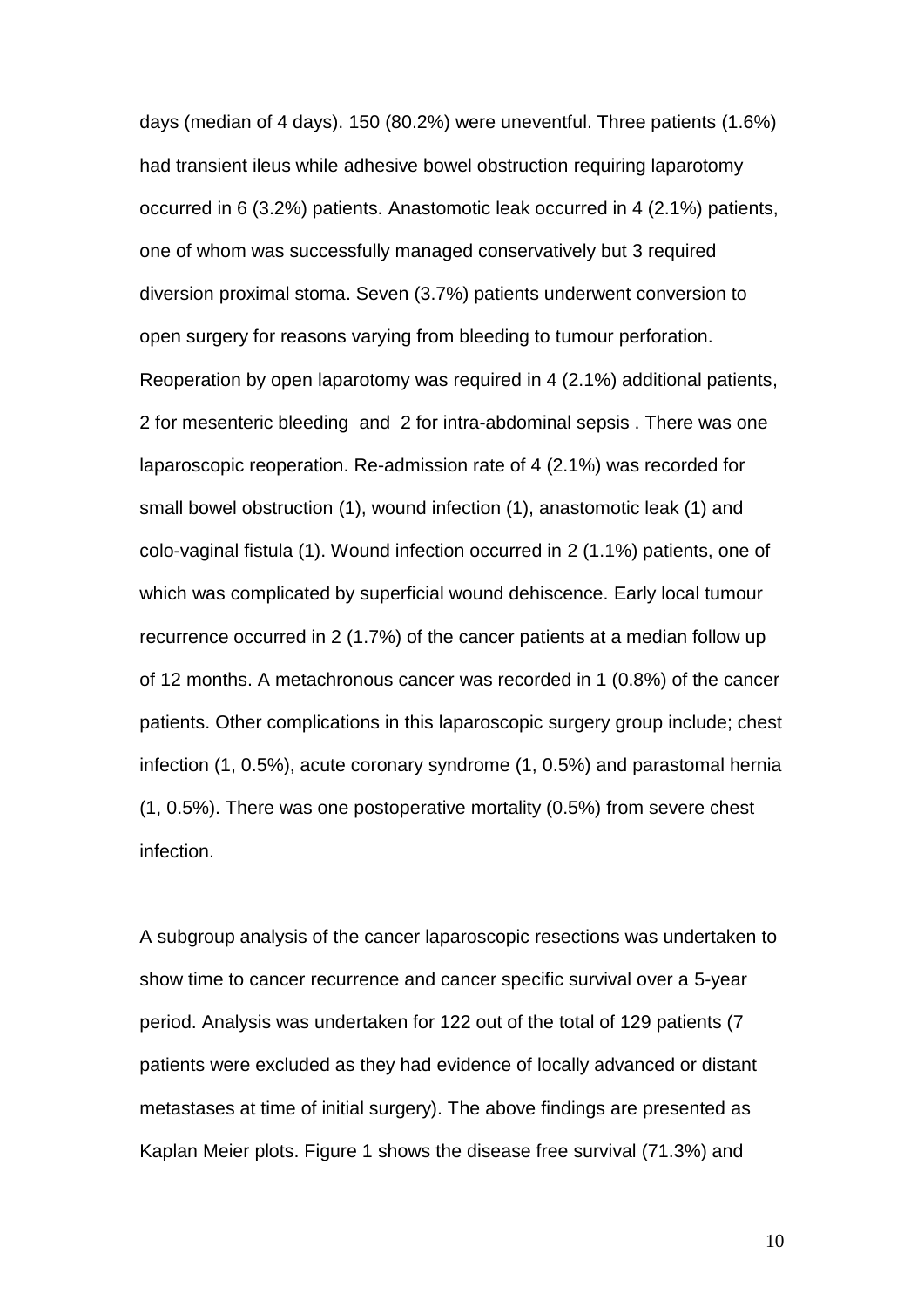Figure 2, the disease specific survival (88.9%) at 5 years. The overall survival was 79.5% at 5 years.

A sub-group analysis of patients having an anterior resection was carried out. This was undertaken considering that anterior resection is more challenging and is associated with more significant risks than other types of colectomy.. Laparoscopic anterior resection represents a more difficult operation for the experienced laparoscopic colorectal surgeon due to the narrow access into the pelvis and the need for careful identification of tissue planes.

#### Laparoscopic Anterior Resection (n=49)

The gender proportion in this group was 28:21 (m:f). The ages ranged from 31 to 90 years (69 years median age). The indications for this operation were colorectal cancer (42, 91.3%), colonic polyps (4, 8.2%), Ulcerative colitis (2, 4.1%) and diverticular disease (1, 2.0%).

Overall outcome for this operation include a median length of postoperative hospital stay of 4 days and re-admission (3, 6.1%). The indications for readmission were wound infection (x1), anastomotic leak (x1), and colo-vaginal fistula (x1). Other outcomes include postoperative ileus (1, 2.0%), parastomal hernia (1, 2.0%), superficial wound dehiscence (1, 2.0%), conversion to open (1, 2.0%), and re-operation/ Laparoscopy (5, 10.2%). Re-operation was undertaken for the above patients with an anastomotic leak (diversion colostomy) as well as the patient with colo-vaginal fistula (diversion colostomy). Other indications for re-operation included small bowel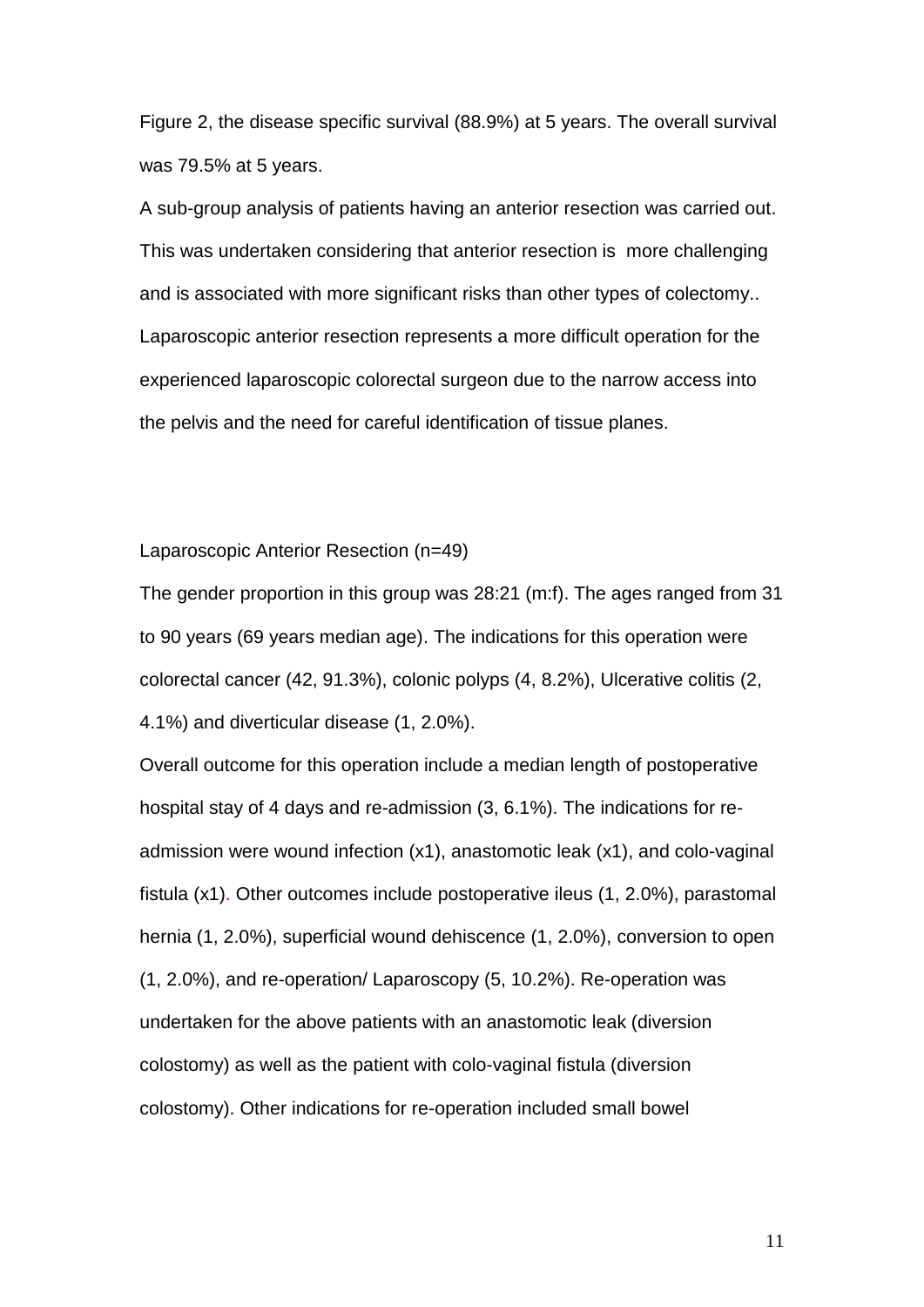obstruction (laparoscopic adhesiolysis) and 2 cases of intra-abdominal sepsis treated by laparoscopic washout.

Subgroup analysis was undertaken for the colorectal cancer subset of patients (n=42). Median age was 69 years. The median length of postoperative hospital stay was 4 days. Other outcomes include anastomotic leak (1, 2.4%) and conversion to open (1, 2.4%).

We compared the local outcomes with major studies in the literature. Table 1 compares the local result (K&C Hospital) with 5 laparoscopic colectomy studies from tertiary referral centres.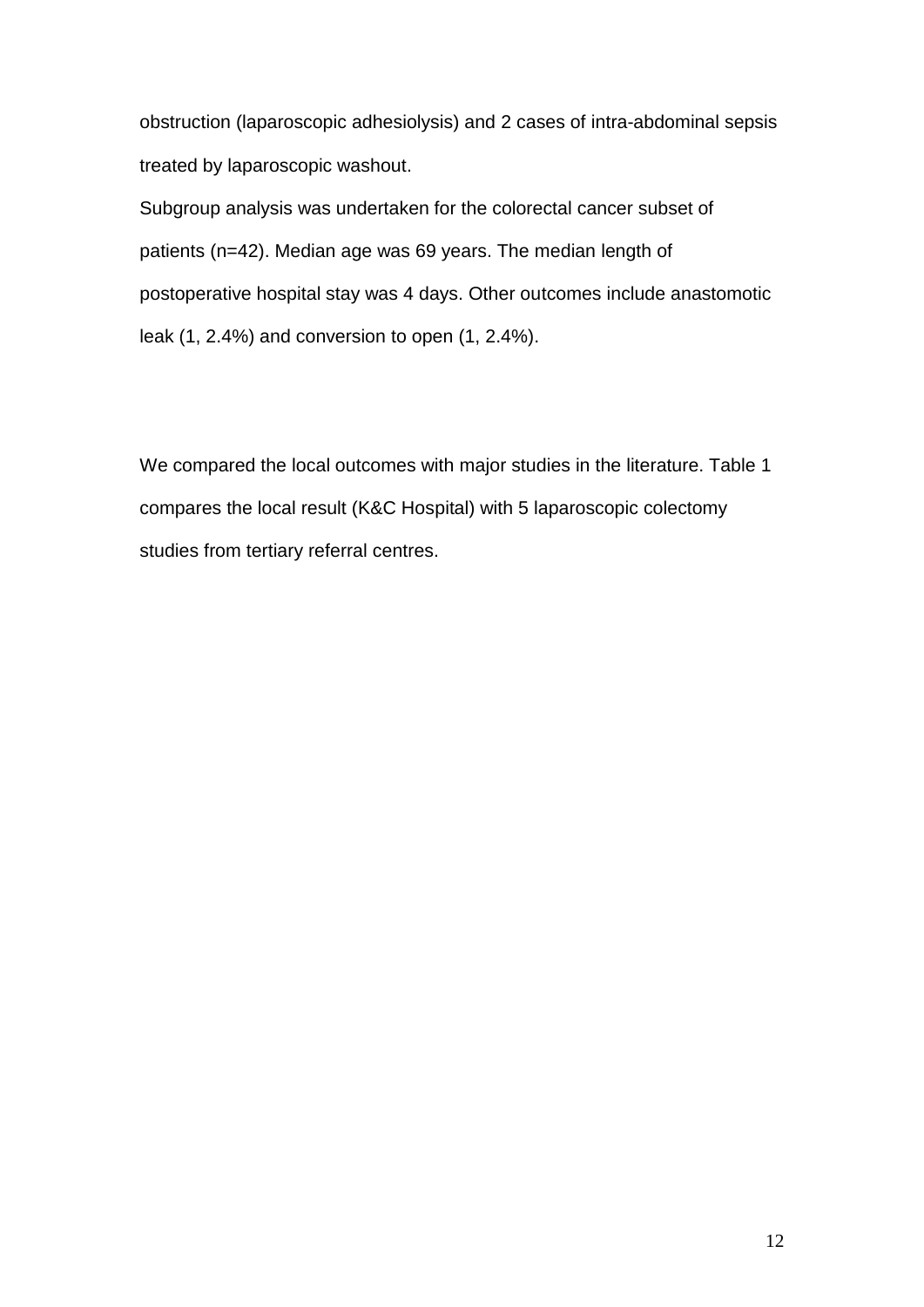#### **DISCUSSION**

Table 1 demonstrates that the outcomes reported from tertiary high volume centres can be reproduced in the district hospital by a single surgeon with an adequate operative volume.

The median age of 69 years for the colectomy patients is similar to average age reported in the literature. The median length of hospital stay of 4 days compares favourably with some studies in the literature<sup>1</sup>.

The results from this district hospital are also attributable to the dedicated team of anaesthetists, operating theatre personnel and critical care staff that worked with the laparoscopic surgeon.

These findings are in keeping with similar recent district or community hospital experience reported in the literature. In a community hospital study with average surgeon volume of over 15 colectomies per year, Sebajang et al demonstrated that outcomes similar to those from tertiary centres are achievable<sup>26</sup> and three more recent studies from community hospitals with a single surgeon have shown that laparoscopic colorectal surgery can be safe in this setting<sup>27,28,29</sup>.

In a large population based study, Drolet et al showed that surgeon volume was an independent predictor of outcome following colorectal resection for cancer<sup>15</sup>. The same finding has been demonstrated by other authors<sup>30,31,32</sup> but a UK wide study of Hospital Episode Statistics failed to show a consistent relationship between laparoscopic surgical caseload and patient outcome<sup>33,34</sup>.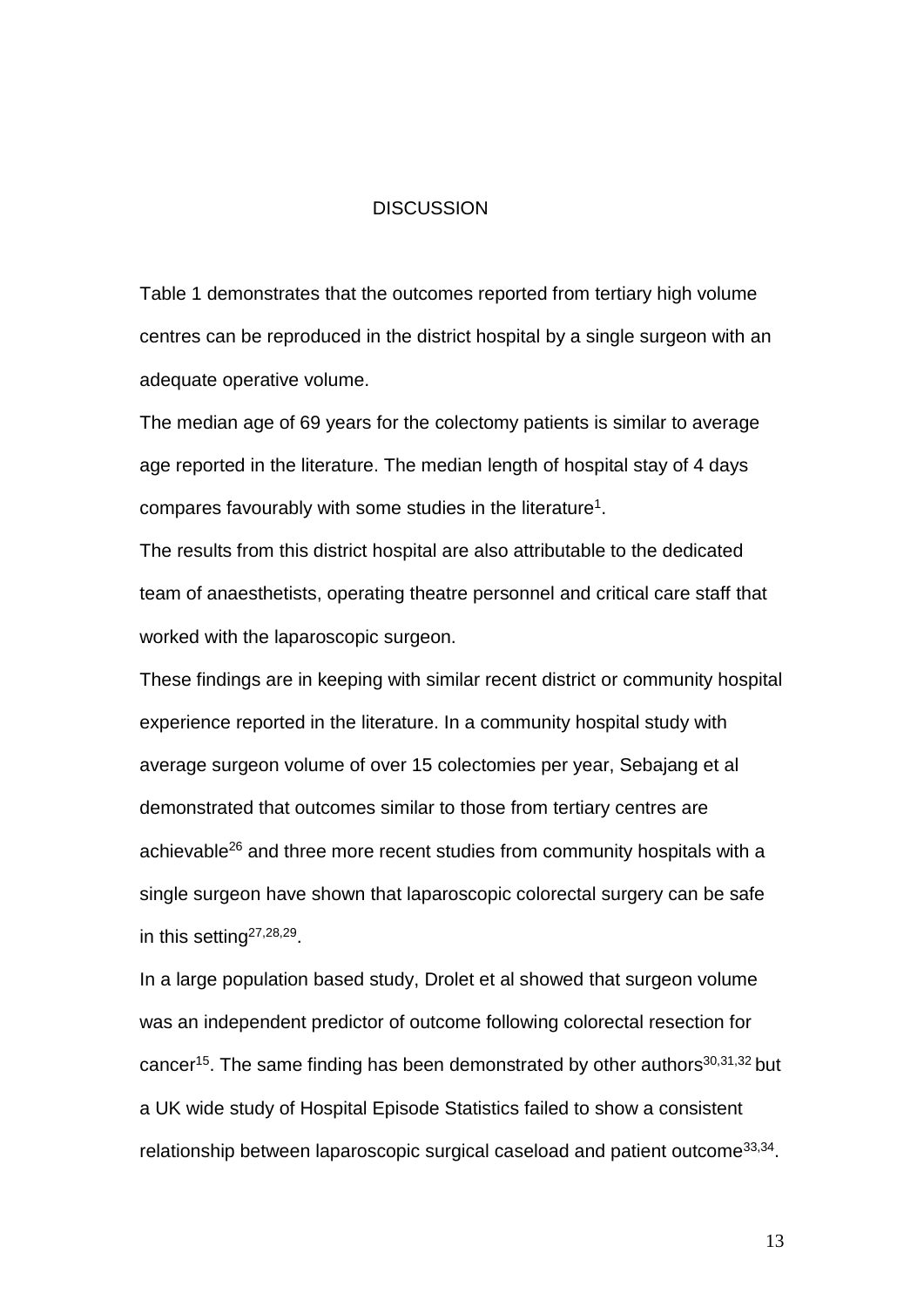It had previously been suggested that hospital volume may be more important than surgeon volume<sup>35</sup>.

The Cochrane review by Archampong et al considered the impact of caseload and specialisation on outcomes of colorectal cancer surgery and found a positive relationship between high surgeon volume and better outcomes<sup>21</sup>. The literature therefore supports the finding of good outcomes in laparoscopic colon resection at the district hospital level. Essentially low hospital volume does not automatically translate to poor outcome since the surgeon's volume may be a better predictor of outcome.

The key reasons for the transfer of laparoscopic colorectal surgery from the K&C hospital included access to the MDT (multidisciplinary team), continuity of care during inevitable absences of the solitary surgeon, the potential risks of failure to rescue and professional isolation.

This retrospective study was subject to a number of shortcomings since it relied on the availability of accurate records. There were few missing data but information on risk factors such as comorbidities were under-reported and body mass index (BMI) was available on only a few patients. For this reason, the BMI was not included in the analysis of outcomes in this study. The use of length of stay as an outcome measure is open to variation of local custom and practice over time and may also affected by a variety of non clinical factors<sup>36</sup>. The wound infection rate was very low and this may have been under-recorded.

Since this was effectively an elective unit it is possible that the case mix may have been more favourable than in hospitals covering emergency colorectal surgery.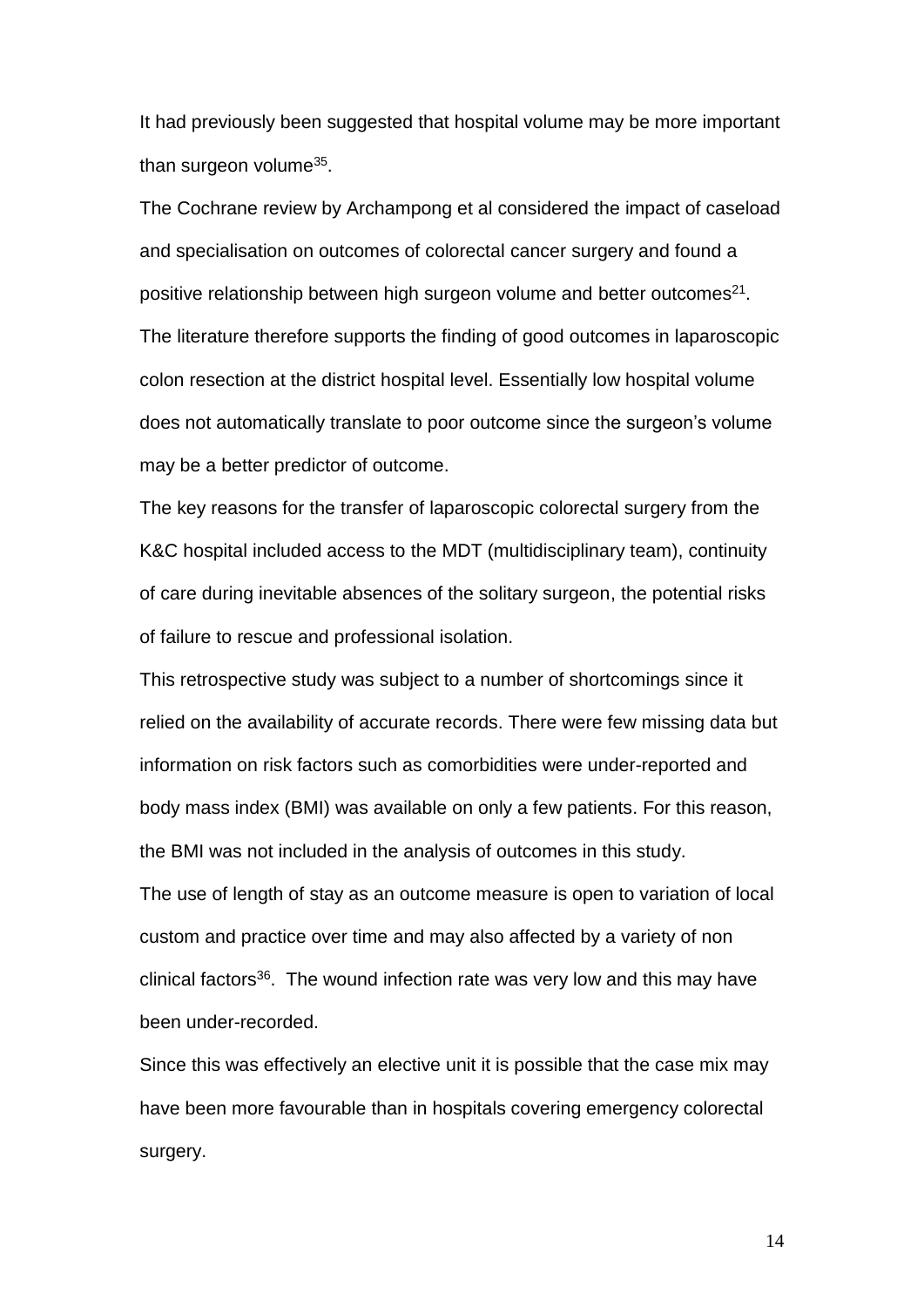#### **CONCLUSION**

This study has shown that laparoscopic colorectal surgery can be safely delivered to a high standard by a single surgeon provided that all cases are duly considered by the multidisciplinary team and that regular audit of outcome is carried out.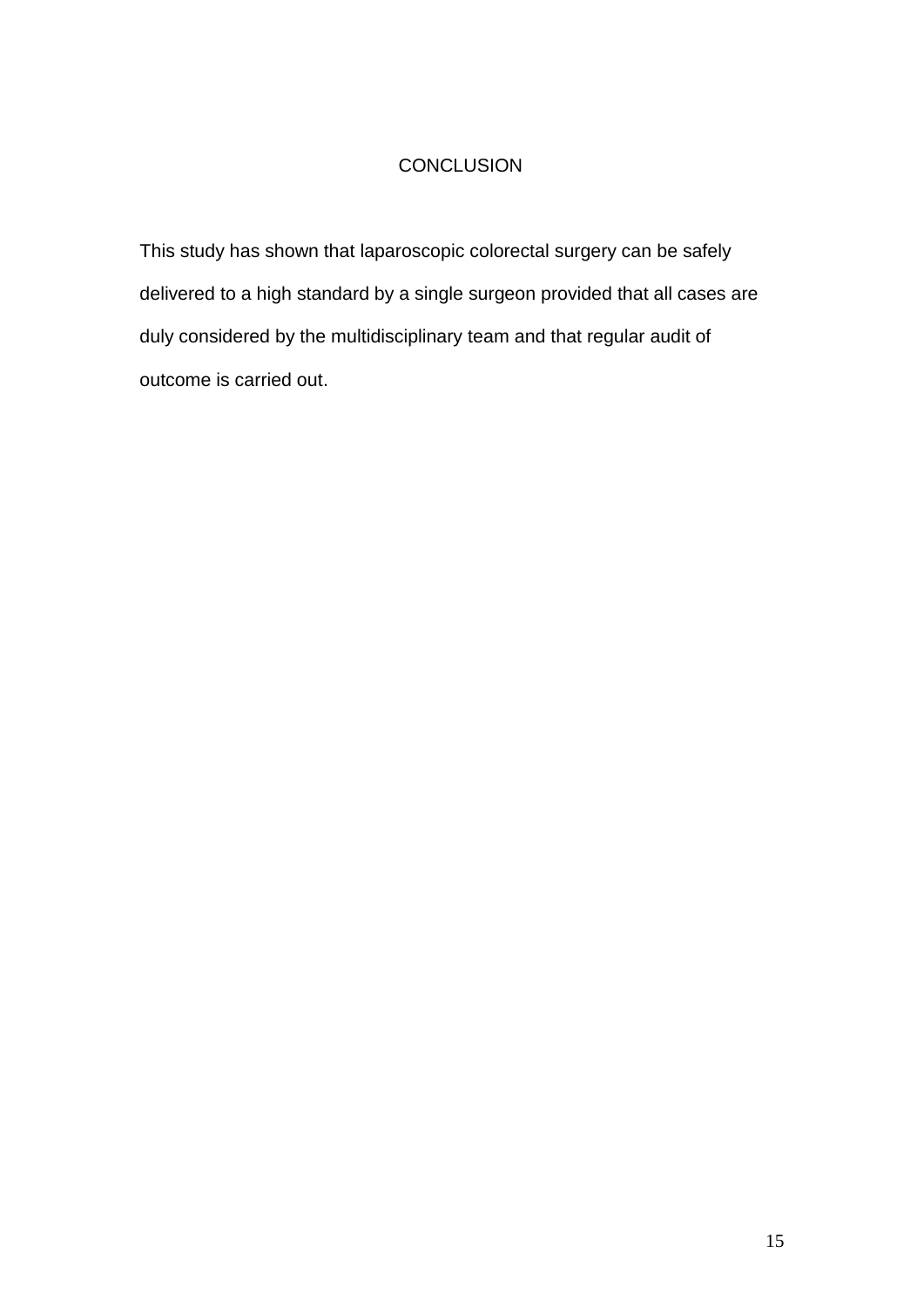#### REFERENCES

- 1. Nelson H, Sargent D, Wieand H, et al. The Clinical Outcomes of Surgical Therapy Study Group. A comparison of laparoscopically assisted and open colectomy for colon cancer. N Engl J Med. 2004;350:2050–2059.
- 2. Stefanou AJ, Reickert CA, Velanovich V, Falvo A. et al Laparoscopic colectomy reduces length of stay compared to open operation. Surg Endosc 2012 Jan;26(1):144-8.
- 3. Esemuede IO, Gabre-Kidan A, Fowler DL, Kiran RP. Risk of readmission after laparoscopic vs. open colorectal surgery. Int J Colorectal Dis. 2015 Aug 13. (Epub ahead of print).
- 4. Soljak M. Volume of procedures and outcome of treatment. British Medical Journal 2002;325:787-788.
- 5. Hogan AM, Kenelly R, Winter DC. Volume-Outcome analysis in rectal cancer: A plea for enquiry, evidence and evolution. European Journal of Surgical Oncology 2009;35(2):111-2.
- 6. Jacobs M, Verdeja JC, Goldstein HS. Minimally invasive colon resection (laparoscopic colectomy) Surg Laparosc Endosc. 1991;1:144–50.
- 7. Shukla P, Barreto G, et al Laparoscopic surgery for colorectal cancers: current status. J Minim Access Surg. 2006 December; 2(4): 205–210.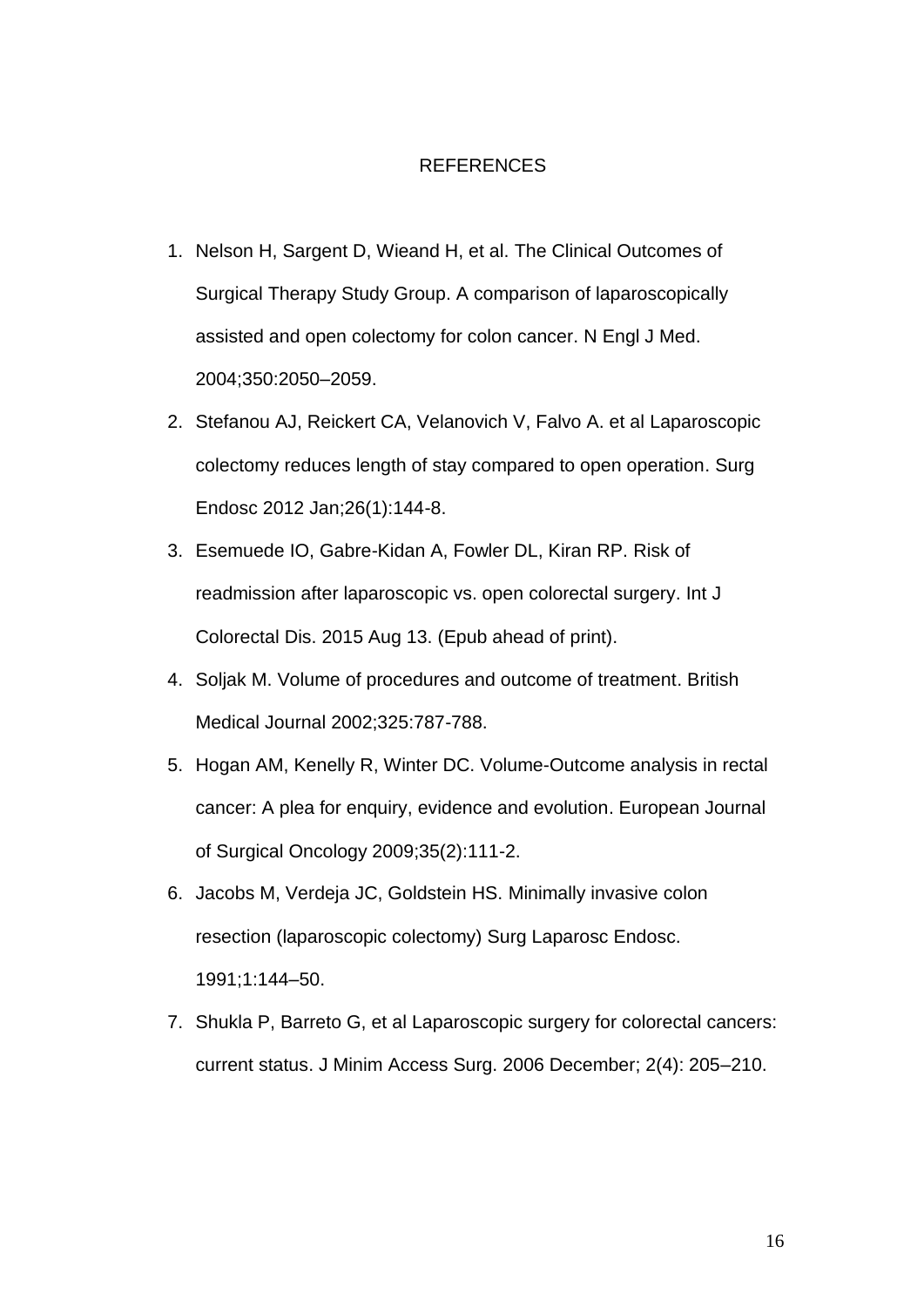- 8. Senagore AJ, Luchtefeld MA, Mackeigan JM, Mazler WP. Open colectomy versus laparoscopic colectomy: are there any differences? Am Surg. 1993 Aug;59(8):549-53 – morbidity and duration of surgery
- 9. Johnstone PA, Rohde DC, Swartz SE, Fetter JE, Wexner SD. Port site recurrences after laparoscopic and thoracoscopic procedures in malignancy. J Clin Oncol. 1996 Jun;1496):1950-6
- 10. Leung K, Kwok S, Lam S, et al. Laparoscopic resection of rectosigmoid carcinoma: prospective randomised trial. Lancet. 2004;363:1187–1192.
- 11. Lacy A, Garcia-Valdecasas J, Delgado S, et al. Laparoscopic-assisted colectomy versus open colectomy for treatment of non-metastatic colon cancer: a randomised trial. Lancet. 2002;359:2224–2229.
- 12. Hasegawa H, Kabeshima Y, Watanabe M, et al. Randomized controlled trial of laparoscopic versus open colectomy for advanced colorectal cancer. Surg Endosc. 2003;17:636–640.
- 13. Guillou PJ, P Quirke, Thorpe et al. Short-term end points of conventional versus laparoscopic-assisted surgery in patients with colorectal cancer (MRC CLASICC trial); multicentre randomised controlled trial. Lancet 2005, 365; pp1718-1726.
- 14. Vaid S, Tucker J, Bell T, Grim R, Ahuja V, Cost analysis of laparoscopic versus open colectomy in patients with colon cancer: results from a large nationwide population database. Am Surg, 2012 Jun; 78(6):635-41.
- 15. Hu JC, Gold KF, Pashos CL, Mehta SS, Litwin MS. Role of Surgeon Volume in Radical Prostatectomy Outcomes. J Clin Oncol. 2003;21:401-405.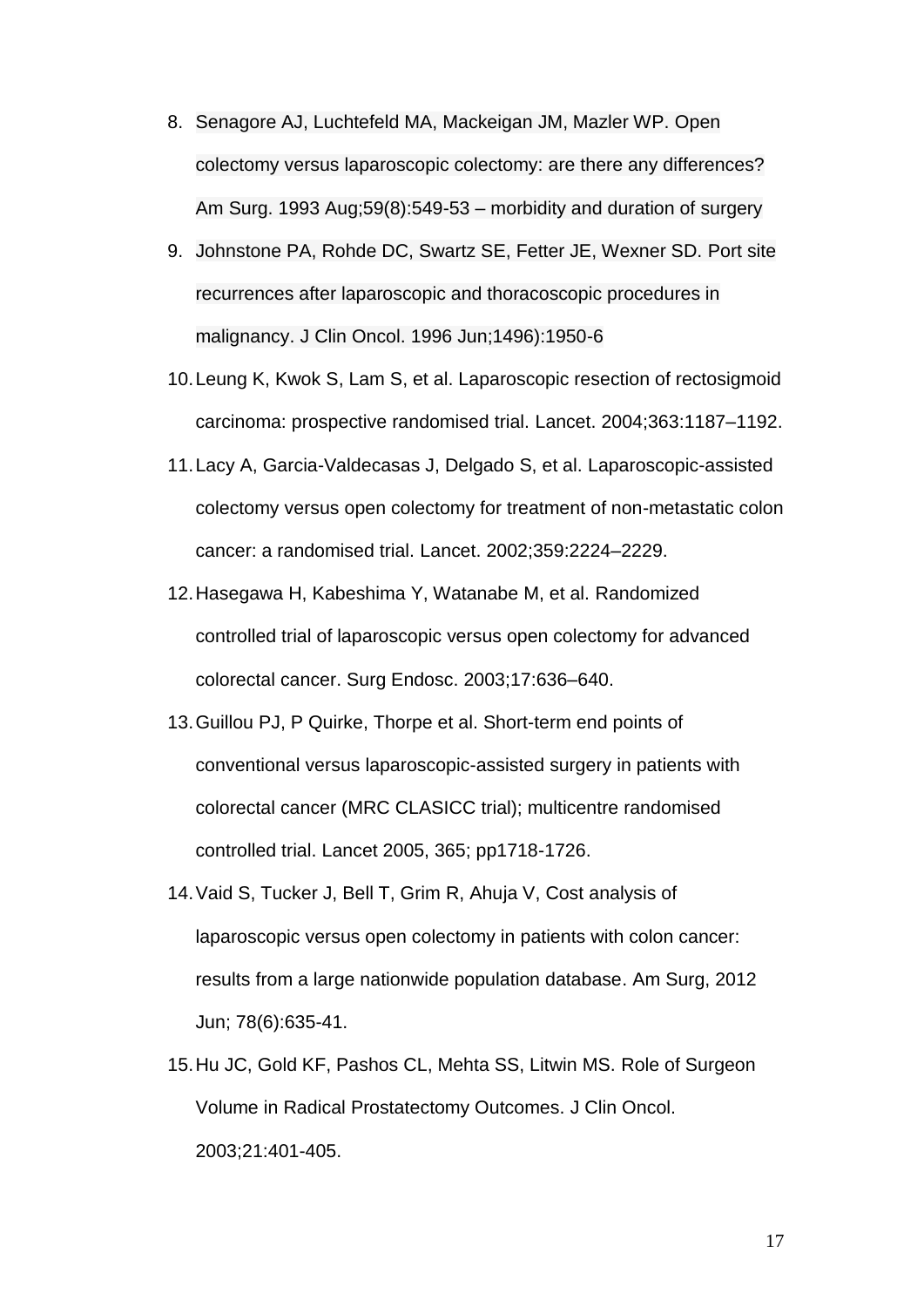16. Drolet S, MacLean AR, Myers RP, Shaheen AA, et al. Elective resection of colon cancer by high-volume surgeons is associated with decreased morbidity and mortality. J Gastroenterol Surg, 2011 Apr;15(4):541-50.

- 17. Borowski DW, Bradburn DM, Mills SJ, Bharathan B, Wilson RG, Ratcliffe AA, et al. Volume-outcome analysis of colorectal cancerrelated outcomes. Br J Surg. 2010;97(9):1416-30.
- 18. Tang BQ, Campbell JL. Laparoscopic colon surgery in community practice. Am J Surg 2007;193:575-578; discussion 578-579.
- 19. Hannan E, Radzyner M, et al The influence of hospital and surgeon volume on in-hospital mortality for colectomy, gastrectomy and lung lobectomy in patients with cancer. Surgery 2002, Jan; 131(1): 6-15.
- 20. McGrath DR, Leong DC, Gibberd R, Armstrong B, Spigelman AD. Surgeon and hospital volume and the management of colorectal cancer patients in Australia. ANZ J Surg. 2005;75(10):901-10.
- 21. Archampong D, Borowski D, Wille-Jorgensen P, Iversen LH. Workload and surgeon's specialty for outcome after colorectal cancer surgery. Cochrane Database Syst Rev. 2012;3:CD005391.
- 22. Larson, David W,Batdorf, Niles J,Touzios, John G,Cima, Robert R,Chua, Heidi K,Pemberton, John H,Dozois, Eric J. A fast-track recovery protocol improves outcomes in elective laparoscopic colectomy for diverticulitis. Journal of the American College of Surgeons, 2010 Oct; 211(4):485-489
- 23. Huscher CG, Bretagnol F, Corcione F. Laparoscopic Colorectal Cancer Resection in High-Volume Surgical Centers: Long-Term Outcomes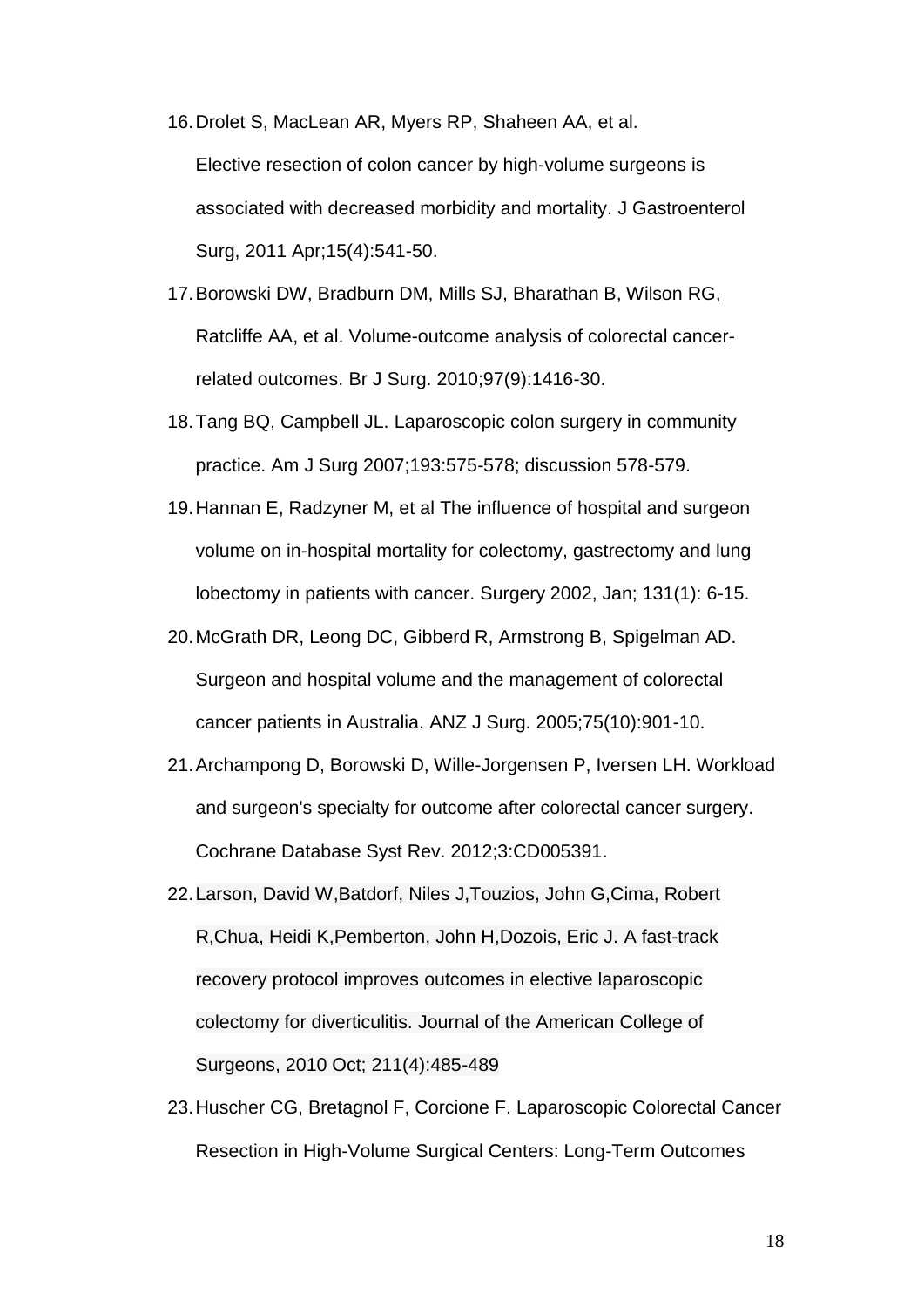from the LAPCOLON Group Trial. World journal of surgery 2015; **39**(8): 2045-51

- 24. Senagore AJ, Delaney CP. A critical analysis of laparoscopic colectomy at a single institution: lessons learned after 1000 cases. Am J Surg. 2006 Mar;191(3):377-80.
- 25. Elgazwi KE, Baca I, Grzybowski L, Jaacks A. Laparoscopic Sigmoidectomy for diverticulitis: a Prospective Study. JSLS 2010 Oct-Dec; 14(4): 469-475
- 26. Sebajang H, Hegge S, McKinley C. Can community surgeons perform laparoscopic colorectal surgery with outcomes similar to tertiary care centres? Can J Surg 2007 April;50(2):110-114.
- 27. Gandy RC, Berney CR, Safety of laparoscopic colorectal surgery in a low-volume setting: review of early and late outcome. Gastroenterology research and practice 2014;2014:581523
- 28. Grant AJ, Sedgwick DM. Small can be beautiful: 10 years managing colorectal cancer in a rural general hospital. Scott Med J 2011; 56(1): 26-9.
- 29. Van Dorp DR, Boston A, Berri RN. Establishing a complex surgical oncology program with low morbidity and mortality at a community hospital. Am J Surg 2015; 209(3): 536-41.
- 30. Renzulli P, Lowy A, Maibach R, Egeli RA, Metzger U, Laffer UT. The influence of the surgeon's and the hospital's caseload on survival and local recurrence after colorectal cancer surgery. Surgery. 2006;139(3):296-304.